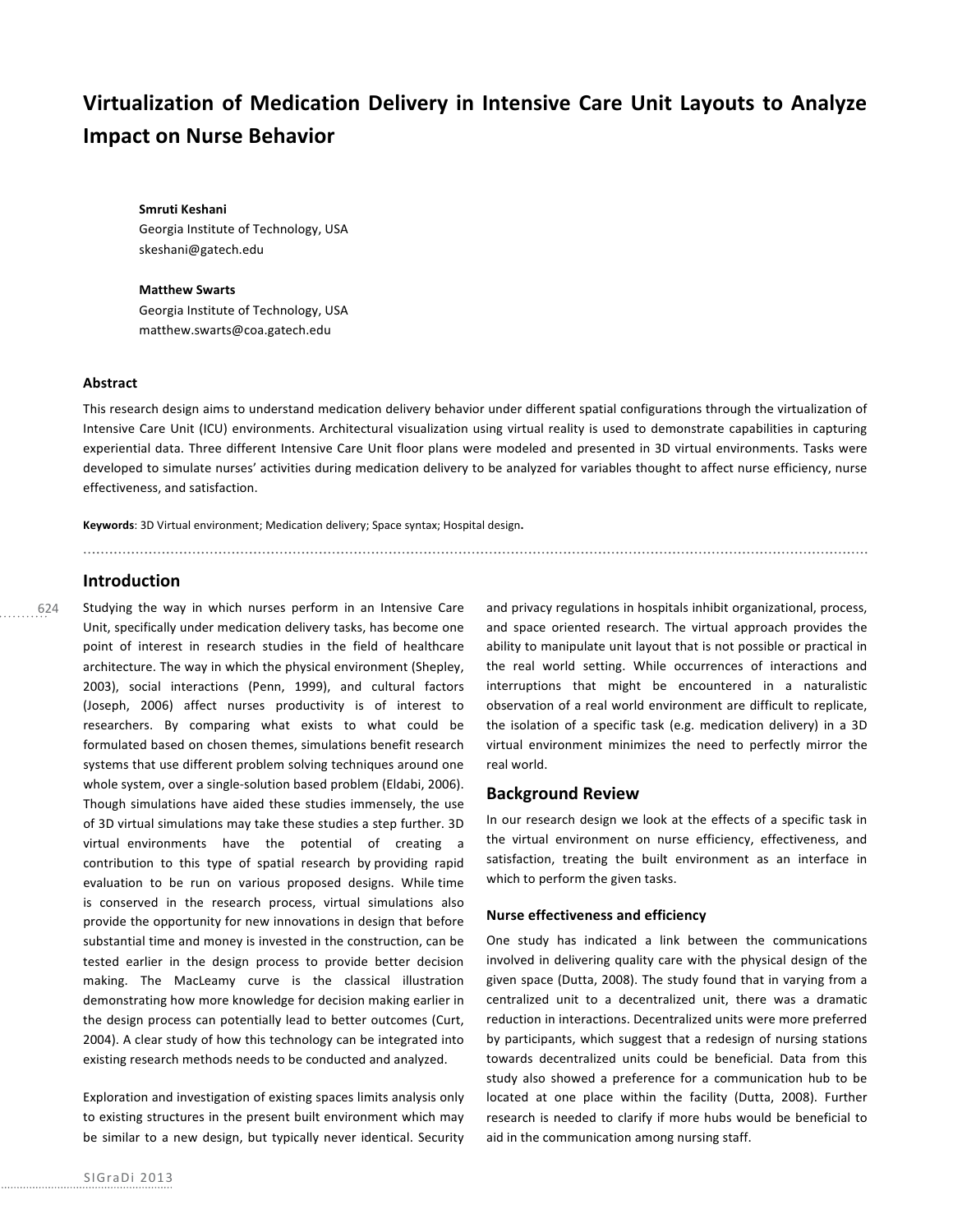Several case studies have been performed with space syntax analysis that have found a connection between building layouts and organizational behaviors such as movement patterns, physical presence, co-awareness, and unforced social interactions (Peponis, 2007; Choudary, 2009; Heo, 2009; Lu, 2009). These studies clarify how spatial measures of layout such as levels of visibility and accessibility are important in the study of nurses' movement, social communication, co-awareness and organizational performance (Cai, 2012). For example, Choudhary et. al. found in 2009 that how many times a nurse will make it to a patient's room during his/her shifts can be predicted by the spatial properties of a nurse's given assignment. The model created from his study has an explanatory power that can predict the movement pattern of nurses in other hospital units of similar size and organizational processes (Choudhary, 2009).

The spatial design of a layout does more than just create opportunities for interaction and areas for information to propagate. Instead, workplace layout design creates a strategic framework that is constantly providing enrichment to the collective knowledge flowing through the organization. Spatial analysis can be used to produce a more quantitative description of a given layout in terms of spatial qualities. As a result of this quantitative description, one can see how the level of different interactions within a spatial context is altered by the design layout alone (Peponis, 2007). The amount of interactions could affect nurse effectiveness positively or negatively depending on the type of interaction. Additionally if the interaction were an interruption, this could also cause an increase in medication error, creating a negative effect of nurse effectiveness.

Another study argued that interactions within an office space, which can often be similar to a majority of the space allocated for nursing staff, did not have to be structured by the physical design of the environment. Instead, social organizational borders act the same as physical ones. Others have analyzed the way occupied spatial positions complement the traditional space syntax analysis methods. They did this by shifting from an analysis of movement to an analysis of interaction and created software for spatial modeling. The researchers concluded that rational choice theory and actor theory networks contribute important concepts and models to other researchers on how to perform proper spatial analysis of interactions (Markhede, 2010).

# **Nurse emotional satisfaction**

While it is true that nurses gain self-satisfaction and feelings of happiness when helping to improve the lives of others, some thought must be given to the health of the nurses as well. The emotional stability and medical health of any employee can affect their performance greatly. Though external factors may contribute to this, internal interactions within one's workplace can have a larger impact. In 2002, Barrett investigated different levels of job satisfaction received as well as the burnout feeling and intention to leave work for the specialties of oncology and hematology

nurses. The study concluded that 41.6% of the respondents were dissatisfied with the amount of time given to finish tasks for a given day. The opportunity for a higher rating of satisfaction may be possible by altering the spatial configuration of the healthcare facility to optimize for time. This would allow nurses to walk less and in return, finish their prescribed tasks in a shorter time. Further study on this topic can expand on how specific spatial factors affect the emotional states of nurses. The satisfaction of nurses might be predicted to improve as well if the space were configured to restrict or guide interruptions, which usually tend to create more stress on nurses, yet allow meaningful social interaction.

In another study performed by Seo, Choi, and Zimring in 2011, this issue of healthcare facility layout size was explored. Nurses were observed to see if a larger ICU unit with extra space for family members increased the walking distance between patient rooms as compared to a smaller ICU unit. This study showed, in contrast to the hypothesized belief that the larger unit did not increase the time nurses spent walking as compared to a smaller ICU unit. The nurses did however interact less and made fewer stops while walking in the various hallways. Evidence indicated that because fewer stops were made in-between patient room visits, the number of interactions a nurse had with other hospital personnel was decreased as well. Therefore, these nurses did not have the chance to accumulate additional task-irrelevant information from others, which could potentially contribute to mental strain by pushing themselves beyond their typical mental working capacity. This research study called for verification of the suggestion that co-visibility, substations, and the location in which medications are stored can reduce nurses' walking (Seo, 2011). In order to be able to understand these relationships better, researchers have given importance to developing ways to read these changes more efficiently. Instead of basing study models on general spatial relations, the act of narrowing these relations into categories allows for much clearer presentation of data to be read (Markhede, 2007). 

### **Research simulations**

Complex relationships and patterns can be constructed by modeling categories of organizational and spatial relations, which can then be used for simulation. While many types of simulation are used, discrete event simulations (DES) have often been used as decision making tools when one needs to "analyze processes, resources, and facility requirements to deliver [the] best clinical practice" (Gibson, 2007). Gibson used DES to look for ways to improve staff member's work environments as well as improve the quality and productivity of health services (Gibson, 2007). With an understanding of how to provide efficient flow through a healthcare facility, a study done at the Rush North Shore Medical Center Emergency Department Unit and Medical Telemetry Unit used a simulation to help evaluate two different units to reduce the variability within each. The simulation looked at the possibility of reducing a patient's length of stay and sought out ways to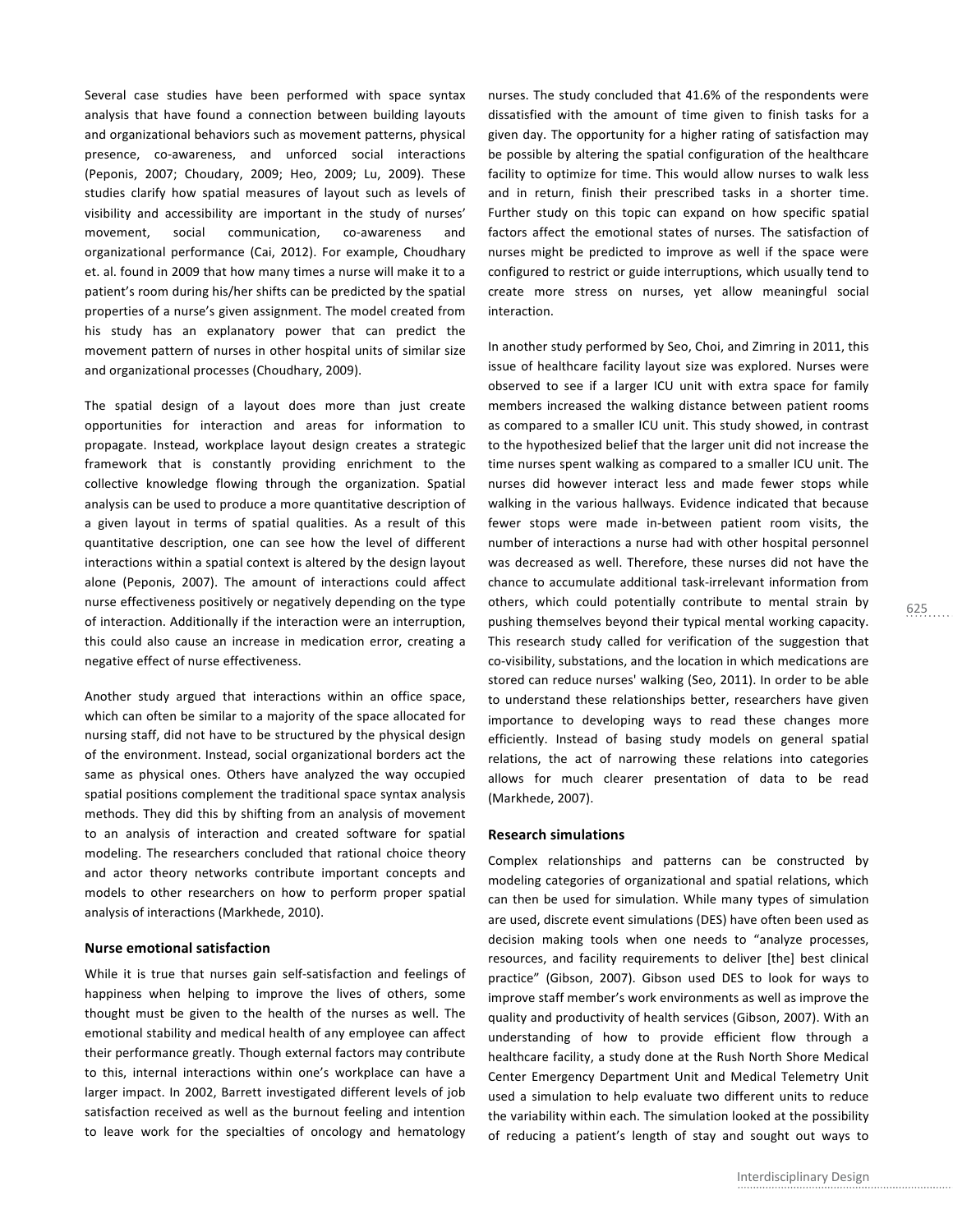improve operations and communication between the two units. The study found that process improvement was able to increase if fewer patients were admitted or additional beds were added in the Medical Telemetry Unit (Blasak, 2003).

# **Objectives**

Through the reconstruction of two previously researched Intensive Care Unit (ICU) wards into a 3D virtual environment, our study has two main goals: to analyze medication delivery behavior under different spatial configurations and to demonstrate the capabilities gained by using virtual reality over the physical built environment. Factors that come into consideration include: the amount of visibility into patients rooms each ICU unit offers nurses, the amount of time nurses spend walking for patient visits or medication delivery, and nurses' role in an ICU designed specifically for patient-centered care.



## 626

Figure 1: Mapping of overall visibility originated from DepthMap (Turner 2004).

The mapping of overall visibility, shown in figure 1 of each of the two existing ICU layouts, use red to indicate areas with high visibility and green to represent levels of low visibility. Our study intends to verify the suggestion, from the conclusion of Seo's study (2011), that visibility, substations, and the location in which medications are stored can reduce nurses' walking.

While the use of virtual reality to analyze behavior in generalized exterior environments has been exercised before, our research study is a further analysis of the conclusions of the study performed by Seo and a secondary validation study for the use of virtual simulations in healthcare architecture research. The primary dependent variables of this investigation are the effectiveness of correct medication delivery to patients, efficiency in delivery and task completion times, and the level of job satisfaction of nurses through survey.

This study aims to analyze medication delivery behavior under different spatial configurations, through the reconstruction of three ICU wards into a 3D virtual environment. Since only little research exists on the relationships among visibility, substations, and the location in which medications are stored can reduce nurses' walking (Seo 2011), it is important to conduct a study to determine whether these factors have any effects on medication delivery behaviors. In addition, since little research has been analyzed through the use of virtual reality for these purposes, we would like to validate its use for future studies. This required the identification of the variables that affect nurse performance, patient and family comfort, and the overall ICU atmosphere. Therefore, the specific aims of this project are to:

### Aim 1: Examine medication delivery behavior.

Approach: Provide participants with a task list equipped with tasks similar to those of an actual ICU facility. Participants will have a range of tasks requiring different medication delivery functions (pill delivery, vaccine delivery, crushed pill delivery, IV installment).

Analysis: Observe and depict patterns in the method participants utilize. Particular attention will be focused on the number of trips taken to storage and patient rooms as well as walking routes chosen.

Impact: This will aid researchers in determining how to design ICU facilities that can facilitate in the medication delivery.

# Aim 2: Determine the relationship between nurse behavior and medication delivery error rates.

Approach: Through comparing the amount of visibility each ICU unit offers to its nurses, the amount of time nurses spend walking for patient visits or medication deliveries, and nurses roles in an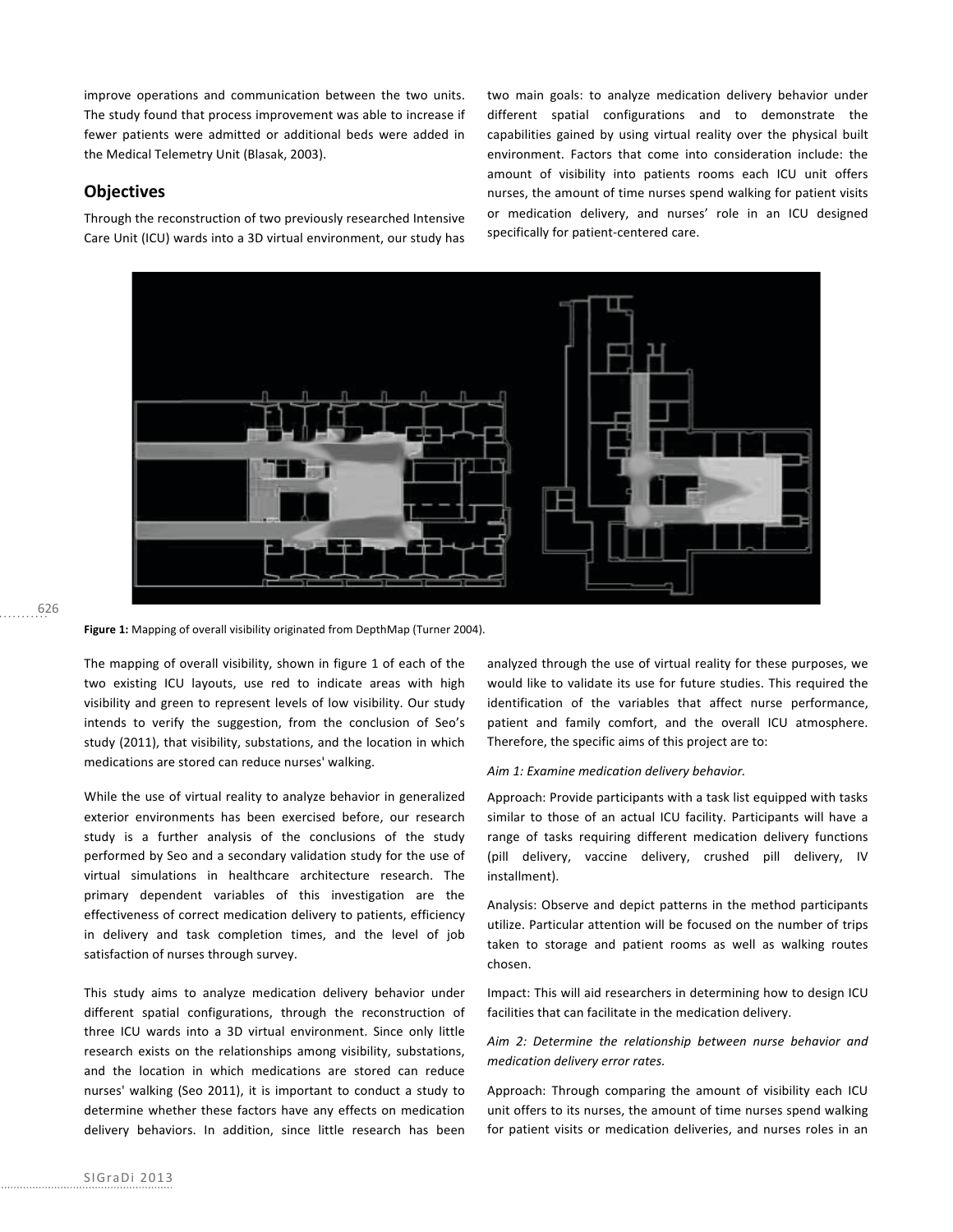ICU designed specifically for patient-centered care. In addition, unforced interruptions nurses encounter in an ICU setting will be simulated.

Analysis: Nurses' responses to interruptions and interactions with other personnel in the environment. Their rate of medication delivery error and measure of satisfaction in response to these errors will be observed for a correlation.

Impact: More than aim 1, this understanding can aid designers in understanding how to reduce medication error rates, improve job satisfaction for nurses, increase patient care quality, and improve the effectiveness of ICU productivity.

Aim 3: Determine the possibility of 3D virtual simulation environments to replace studies conducted in the limited physical built environment.

Approach: Run a 3D virtual simulation in the format as a secondary study of an existing study. Furthermore, expand upon the findings of the existing study.

Analysis: Compare the results of the virtual simulation to the original study for validation.

Impact: Introduce an opportunity to easily test more environments, including designs that have yet to be constructed. In addition, with this validation, the speed research is conducted, as well as the scope to which studies reach, may be extended greatly.

Overall, the goal of this project is to investigate how various hospital ICUs unit configurations impact the effectiveness, efficiency, and satisfaction of nurses as well as to investigate the possibility of validating the use of 3D virtual environments over the limited built environment in healthcare architecture research.

# **Methodology**

This study contains four virtual environments. The first environment acts as the base environment. It allows users to become accustomed to the interaction methods and user interface. The remaining three environments are equipped with an exploration period to provide participants to gain a level of detail of the spatial layout, simulating a nurse's knowledge of the layout of his or her workplace. These three environments are presented in randomized order and allow for participants to complete tasks in the virtual ICU healthcare setting. This part simulates a day's worth of medication delivery for a few virtual patients in an 8-12 hour. While two of these three environments are constructed to prove the first and second aims of this project (see objective section), these environments are modeled directly after the ICUs in Seo study from 2011. By categorizing spatial types (Markhede 2007), a further categorization of medication supply locations can be examined. While one of the ICUs in Seo's study contains a centralized nursing station and the other has a decentralized nursing station, our virtual simulation of the units can demonstrate how the floor plan configuration affects performance

in this way. In addition, based on the results from this primary study, the third virtual environment is designed to reduce medication errors and fix any problems or challenges that occur. Such changes may result from: medication supply locations, medication delivery types, nurse substations vs. centralized nurse stations, number of corners or turns in a layout, and length of hallways. These specific variables are varied in the last virtual environment. The basic model for these environments, mainly displaying the visual look of these environments is shown in figure 2.



Figure 2: A basic model for each of the ICUs, crafted in AutoCAD and 3D Max Studio. The program will then be ran in Unity 3D.

Task lists for the virtual environments are given digitally to participants, allowing the ability to be checked off as completed. Our research team is concerned with the completion time of each user as well as the number of errors and distance walked. The virtual environments were modeled using AutoCAD, 3D Max Studio, and Revit. The simulation and protocols are developed in the Unity 3D game engine. In-depth analysis capabilities are made possible by running correlations between participant performance and space syntax measures.

# **Conclusions**

Our virtual environment can provide empirical knowledge to designers earlier on how to arrange ICU units and also serve as a training tool for nurses recognizing the relationship among nurse stress, productivity, and medication errors. The ability to replay a session is useful for analyzing individual behavior. By collecting data through the virtual environment, we are able obtain more precise information on subject behavior which can be analyzed using traditional statistical measures. Even though a user in a virtual environment receives a different experience than in a real world hospital unit, the way in which one chooses to set up their medication cart or organize their day's work would be very similar. These decisions rely on a user's personal preference and habit. Therefore, we believe that though results may not be replicated exactly, the trends in which Seo (2011) was able to distinguish in his study will be observed in this virtual simulation. Namely, the presence of substations, and the location of medications stations can reduce nurse walking distance without much effect on the overall size of the unit.